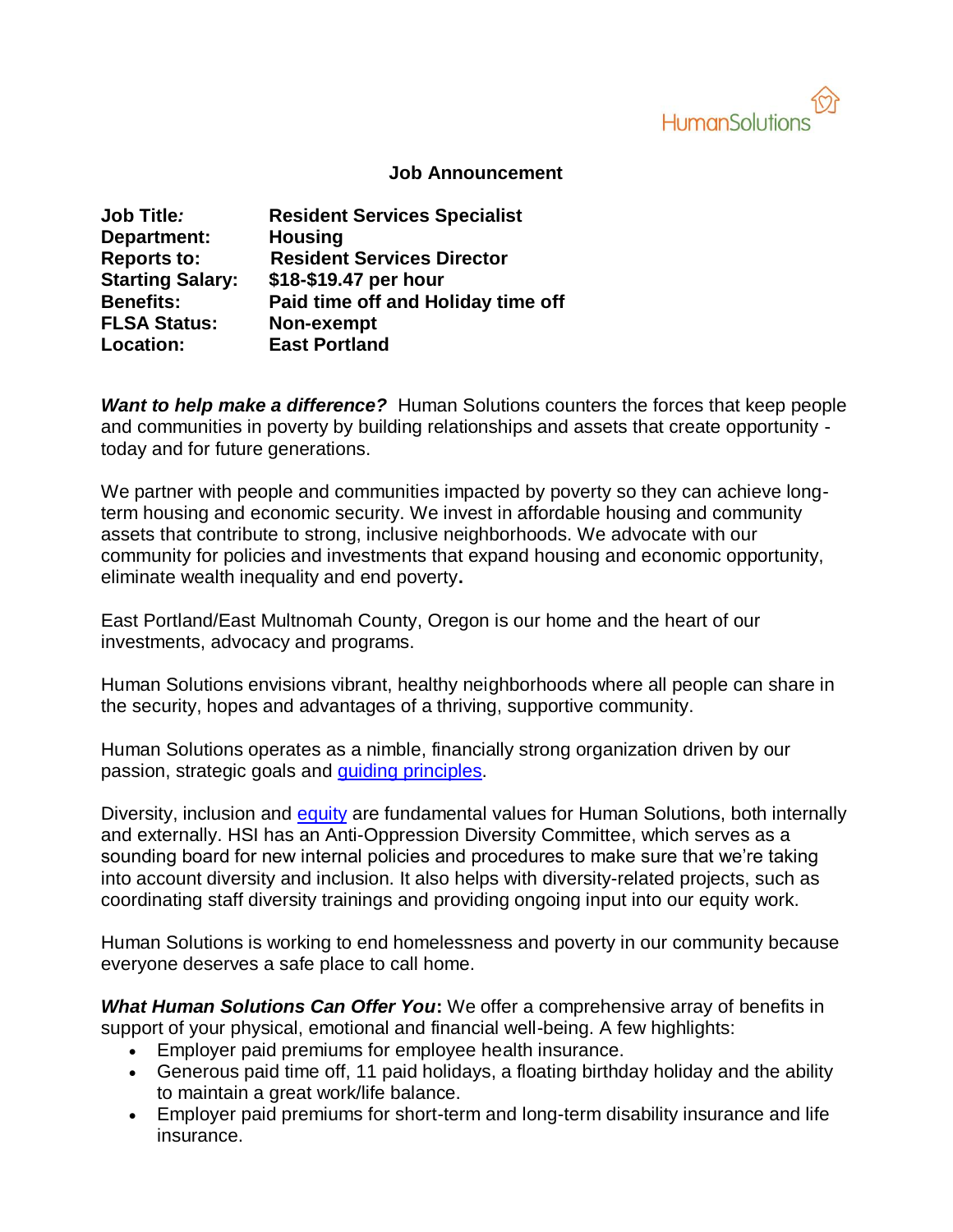- Access to an employee assistance program.
- Flexible spending accounts for health and for dependent care.
- Professional development opportunities, including employee driven committees and monthly optional staff workshops.
- Access to wellness initiatives and resources including things such as walking groups, yoga classes at two office locations and workshops on stress management, self-care and healthy living.
- Opportunity to contribute to a 401k retirement plan with a 2% employer match after three months of employment.
- A six-week paid sabbatical after every seven years of consecutive employment with HSI.

## **SUMMARY**

This 40hr. per week position will provide services to residents of permanent affordable housing owned by Human Solutions (HSI).

The Resident Services Specialist (RSS) will work with residents, on-site property managers, Human Solutions' staff and community partners to prevent eviction, encourage self-sufficiency and provide programs and activities for children and/or adults. Housing stability is a prime focus of this position.

The RSS will identify resident needs, coordinate and implement programs and services, foster community cohesion, and provide information and referral. The position requires creative thinking to provide classes, activities and community celebrations that appeal to a very diverse community—culturally, economically and racially. The RSS will work independently; will carry out specialized programs; and/or will implement more complex partnerships with community organizations.

This position provides resident services at one large property and 4 small properties.

**HOURS:** 40 hours per week, Monday through Friday; this is a non-exempt position that may involve a flexible schedule with occasional evening or weekend hours depending on programs and activities.

## **DUTIES AND RESPONSIBILITIES**

Include some or all of the following. Other duties and responsibilities may be assigned.

## *Essential*

- 1. Provide information and referral to residents; advocate for residents to secure needed services and resources for which they are eligible.
- 2. Work directly with individual residents and groups of residents to understand their needs and wants and work toward achieving their goals.
- 3. Coordinate with property managers on issues relating to resident behavior and welfare, project stability, livability, safety and health.
- 4. Identify opportunities for, and develop or expand partnerships with local school districts, community organizations, and other groups or individuals in order to enhance resident services programming, increase potential for school success, and offer community involvement opportunities for residents.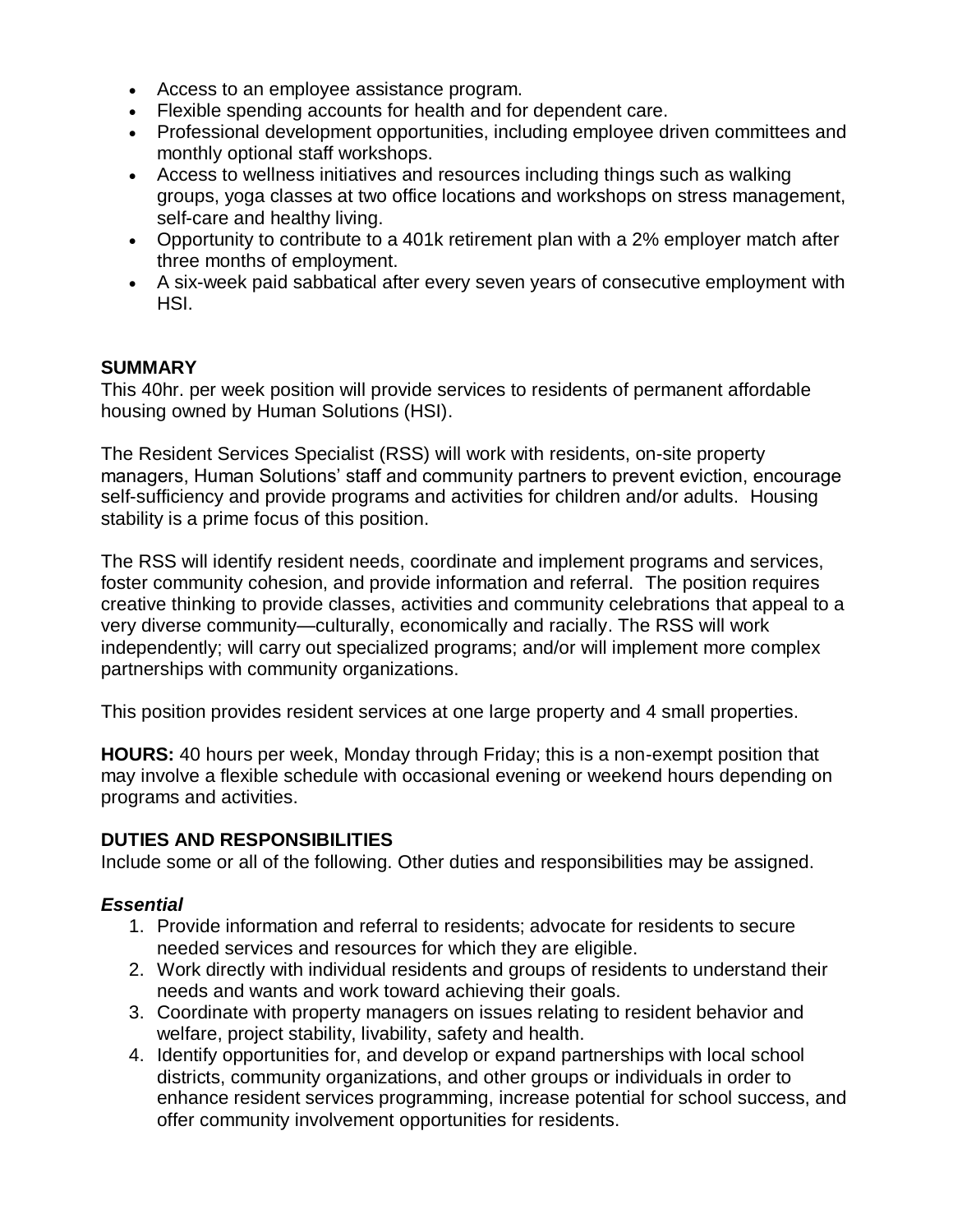- 5. Maintain effective relationships with individual and community volunteers to support volunteer involvement in providing and coordinating activities for adults and children.
- 6. Provide mediation to remedy disputes between property management and residents and between resident families.
- 7. Maintain community room(s) so that activities are provided in a clean and safe environment
- 8. Prepare and submit required reports in a timely manner.
- 9. Distribute information to residents through property managers, community bulletin boards or direct contact with residents.
- 10.Attend agency staff meetings and represent the agency at community meetings as assigned.

## *Secondary*

- 1. Work independently or as a part of a team with Resident Services Director, other Resident Services Specialists, and other community partners to provide skill building opportunities and other services as identified.
- 2. Plan, organize and facilitate community meetings, focus groups and other group activities involving one or more project sites.

# **SUPERVISORY RESPONSIBILITIES**

This position typically will supervise individual volunteers or small groups of volunteers as required.

# **QUALIFICATIONS**

To perform this job successfully, an individual must be able to perform each essential duty satisfactorily. The requirements listed below are representative of the knowledge and /or ability required.

- Minimum of two years' experience working with diverse, low-income populations.
- **Bachelor's degree in social work (BSW) or related area, or equivalent work** experience.
- Respect for diverse cultural, economic and social background of residents; knowledge of issues facing low-income families, including intergenerational poverty and immigrant and refugee issues.
- Demonstrated skills and experience in communicating with families regarding their needs and maintaining confidentiality.
- **Some experience working with household budgets.**
- Ability to work independently and exercise sound judgment regarding work tasks and responsibilities.
- **Demonstrated ability to communicate effectively both orally and in writing.**
- Demonstrated ability to manage, organize, and prioritize many diverse and concurrent activities and responsibilities.
- Demonstrated ability to work cooperatively with HSI staff and with staff of other agencies and volunteer groups.
- Ability to develop and maintain productive working relationships within Human Solutions, with public and private agencies, the general public and clients.
- Ability to prepare and maintain clear, accurate, complete and timely records and reports.
- **Ability to speak some Spanish is highly valued.**
- **Proficiency in Microsoft Word, Excel and Publisher.**